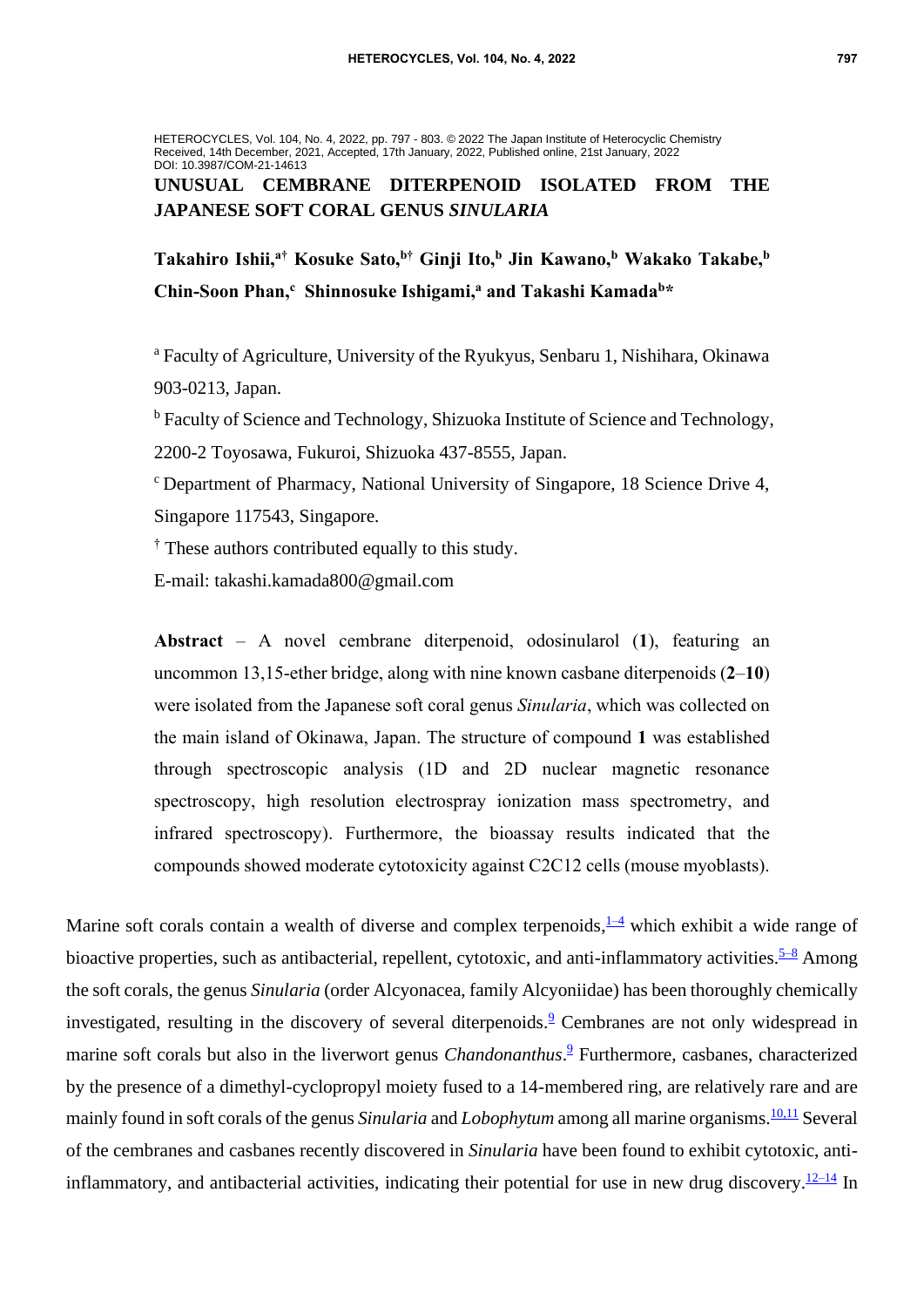our ongoing search for bioactive diterpenoids from Japanese *Sinularia* soft corals (collected off the coast of Odo Coast, Itoman City, Okinawa), we isolated an unprecedented diterpenoid, odosinularol (**1**) (Chart 1), and nine known casbane diterpenoids **2**–**10** (Figure S1). Herein, we describe the isolation, structural elucidation, and cytotoxicity of these compounds.



**Chart 1.** Chemical structure of new compound **1**

Compound 1 was isolated as a colorless oil with an  $\lbrack \alpha \rbrack p^{23}$  $\lbrack \alpha \rbrack p^{23}$  $\lbrack \alpha \rbrack p^{23}$  of  $\lbrack -74.4 \, (\text{c } 0.1, \text{CHCl}_3)$ . The molecular formula,  $C_{20}H_{32}O_2$ , was deduced from the high resolution electrospray ionization mass spectrometry (HR-ESI-MS) data of the compound  $(m/z)$  305.2475  $[M + H]^{+}$ , calcd. 305.2481), accounting for five degrees of unsaturation. The absorption bands at  $3438$  and  $1049 \text{ cm}^{-1}$  in the infrared (IR) spectrum indicated the presence of a hydroxy group and an ether functionality, respectively. The  ${}^{1}H$  and  ${}^{13}C$  nuclear magnetic resonance (NMR) spectra obtained in CDCl<sub>3</sub> (Table 1), as well as the distortionless enhancement by polarization transfer (DEPT) and heteronuclear single quantum coherence (HSQC) experiments, indicate the presence of three pairs of double bonds at  $\delta$ <sub>C</sub> 135.8 (C), 134.6 (C), 134.1 (C), 126.6 (CH), 124.7 (CH), and 123.4 (CH) and  $\delta_H$  5.41 (1H, t), 5.30 (1H, t), and 4.99 (1H, dd); three vinyl methyls at  $\delta_C$  15.2 (CH<sub>3</sub>), 14.8 (CH<sub>3</sub>), and 14.4 (CH<sub>3</sub>) and  $\delta_H$  1.63, 1.53, and 1.52 (each 3H, s); an oxygenated methylene signal at  $\delta_C$  66.9 (CH<sub>2</sub>) and  $\delta_H$ 3.45 (1H, d) and 3.35 (1H, d); an oxygenated methine signal at  $\delta$ <sub>C</sub> 79.2 (CH) and  $\delta$ <sub>H</sub> 4.28 (1H, d); an oxygenated quaternary carbon signal at  $\delta$ c 84.7 (C), one methyl, six methylenes, and one methine. These signals indicate five degrees of unsaturation, suggesting that compound 1 contains a bicyclic ring. A  $^1$ H–  ${}^{1}$ H correlation spectroscopy (COSY) experiment was conducted, revealing the sequences of the correlations depicted by the bold lines in Chart 2. The chemical shift values for C-16 at  $\delta_c$  66.9 and  $\delta_H$  3.45 (1H, d) and 3.35 (1H, d) clearly indicate that a hydroxy group is attached to C-16; this conclusion is supported by the HR-MS and IR data. The spectroscopic data of **1** correlates to that previously reported for cembrane 15 hydroxycembra-1,3,7,11-tetraene, however, the data for **1** indicates the absence of the 1,2 double bond and presence of a 13,15-ether bridge.<sup>15</sup> The presence of a methyl-propanol moiety attached to C-1 was confirmed by the heteronuclear multiple bond correlation (HMBC) cross peaks between  $H_3$ -17 and C-1, C-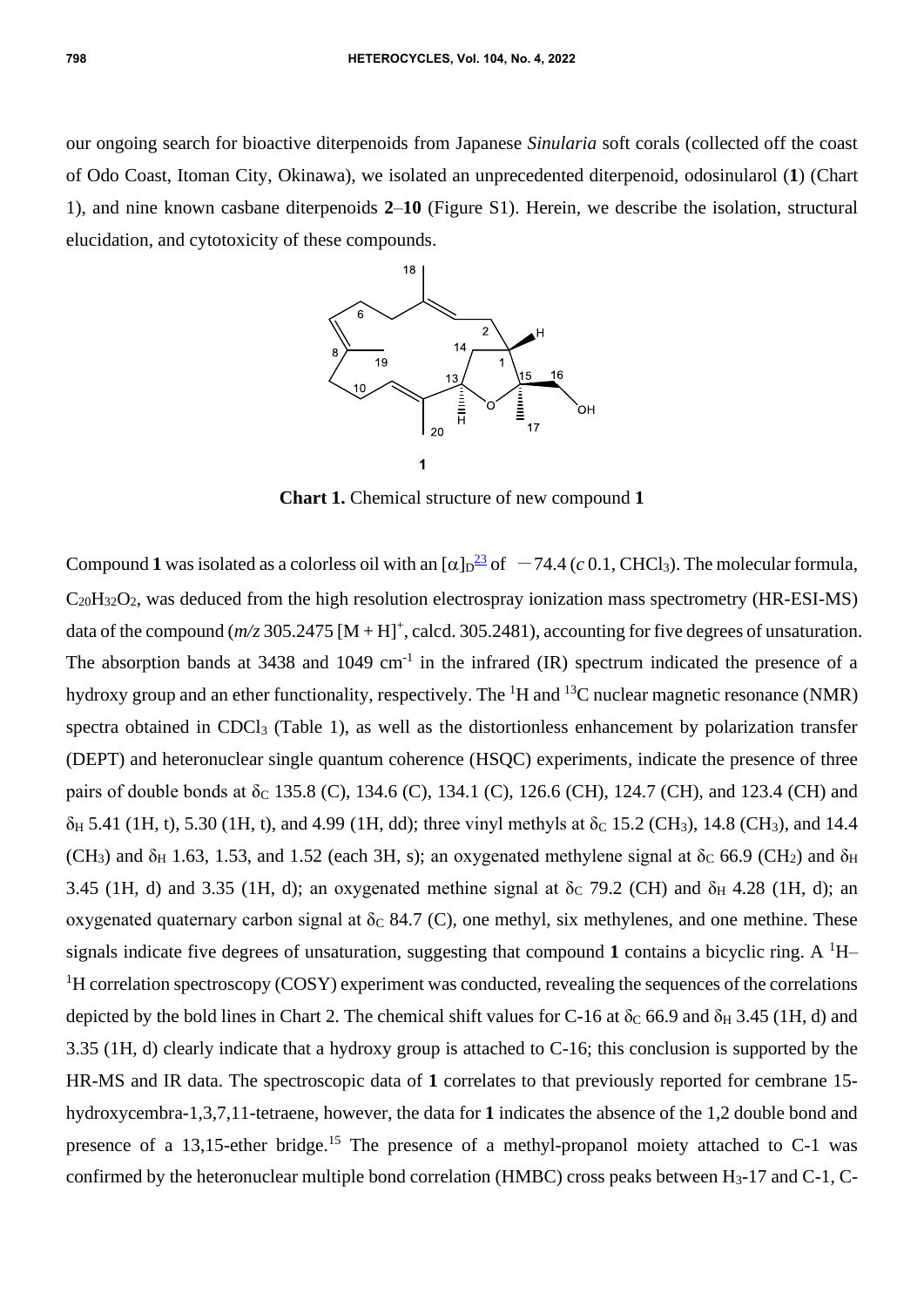15, and C-16. The 14-membered cembrane structure of **1** was established based on key HMBC cross peaks between H3-18 and C-3, C-4, and C-5; H3-19 and C-7, C-8, and C-9; H3-20 and C-11, C-12, and C-13; and H-13 and C-11, C-12, and C-15. Therefore, the overall structure of **1** was determined and is shown in Chart 2.

| <b>Position</b>         | $\delta c^a$ | $\delta_H$ (mult., J in Hz) <sup>a</sup> | $\delta c^b$        | $\delta_H$ (mult., <i>J</i> in Hz) <sup>b</sup> |
|-------------------------|--------------|------------------------------------------|---------------------|-------------------------------------------------|
| $\mathbf{1}$            | $44.0$ (d)   | $1.95 - 2.00$ m                          | 44.1 $(d)$          | $1.96 - 2.02$ m                                 |
| $\overline{\mathbf{c}}$ | 26.5(t)      | $2.01 - 2.06$ m                          | 26.5(t)             | 1.84-1.95 m                                     |
| $\overline{3}$          | $124.7$ (d)  | 5.41 t $(7.3)$                           | $125.1$ (d)         | 5.33 t $(7.3)$                                  |
| $\overline{4}$          | 135.8(s)     |                                          | 135.1(s)            |                                                 |
| 5                       | 39.2(t)      | $2.10 - 2.15$ m                          | 39.2 $(t)$          | $1.96 - 2.02$ m                                 |
|                         |              | $2.20 - 2.25$ m                          |                     | $2.05 - 2.10$ m                                 |
| 6                       | 25.7(t)      | $2.01 - 2.06$ m                          | 25.8(t)             | 1.84-1.95 m                                     |
|                         |              | 2.40-2.45 m                              |                     | 2.28-3.30 m                                     |
| $\tau$                  | $126.6$ (d)  | 4.99 dd $(4.1, 9.6)$                     | $126.5$ (d)         | 4.92 dd $(4.1, 10.1)$                           |
| $\,8\,$                 | 134.1 $(s)$  |                                          | $133.8$ (s)         |                                                 |
| 9                       | 39.5 $(t)$   | $1.95 - 2.00$ m                          | 39.6(t)             | 1.84-1.95 m                                     |
|                         |              | $2.15 - 2.20$ m                          |                     | $1.96 - 2.02$ m                                 |
| 10                      | 22.8(t)      | $2.01 - 2.05$ m                          | 22.7(t)             | 1.84-1.95 m                                     |
|                         |              | $2.05 - 2.10$ m                          |                     | 1.84-1.95 m                                     |
| 11                      | $123.4$ (d)  | $5.30$ t $(5.5)$                         | $122.8$ (d)         | $5.27$ t $(5.0)$                                |
| 12                      | $134.6$ (s)  |                                          | 135.0(s)            |                                                 |
| 13                      | $79.2$ (d)   | 4.28 d $(7.3)$                           | $78.7$ (d)          | 4.20 d $(7.3)$                                  |
| 14                      | 33.3(t)      | 1.78 ddd (5.0, 7.3, 12.4)                | 33.2(t)             | 1.49 ddd (5.5, 7.3, 12.8)                       |
|                         |              | 2.34 dd (5.0, 11.9)                      |                     | $2.18$ dd $(5.0, 12.4)$                         |
| 15                      | 84.7(s)      |                                          | 84.4(s)             |                                                 |
| 16                      | 66.9(t)      | 3.35 d $(11.5)$                          | 66.9(t)             | 3.30 d $(11.5)$                                 |
|                         |              | 3.45 d $(11.0)$                          |                     | 3.45 d $(11.0)$                                 |
| 17                      | 18.8(q)      | 0.98 s                                   | 18.7 <sub>(q)</sub> | 0.84 s                                          |
| 18                      | 14.4 $(q)$   | 1.53 s                                   | 14.1 $(q)$          | 1.45 s                                          |
| 19                      | 14.8 $(q)$   | $1.52$ s                                 | 14.4 $(q)$          | 1.41 s                                          |
| 20                      | 15.2 (q)     | 1.63 s                                   | 14.9 $(q)$          | 1.58 s                                          |

**Table 1.** <sup>1</sup>H and <sup>13</sup>C NMR data (400 MHz and 100 MHz, CDCl<sub>3</sub>(<sup>a</sup>) and C<sub>6</sub>D<sub>6</sub>(<sup>b</sup>)) for **1** ( $\delta$  in ppm, *J* in Hz)



**Chart 2.** The <sup>1</sup>H– <sup>1</sup>H COSY, key HMBC, and NOESY correlations of **1**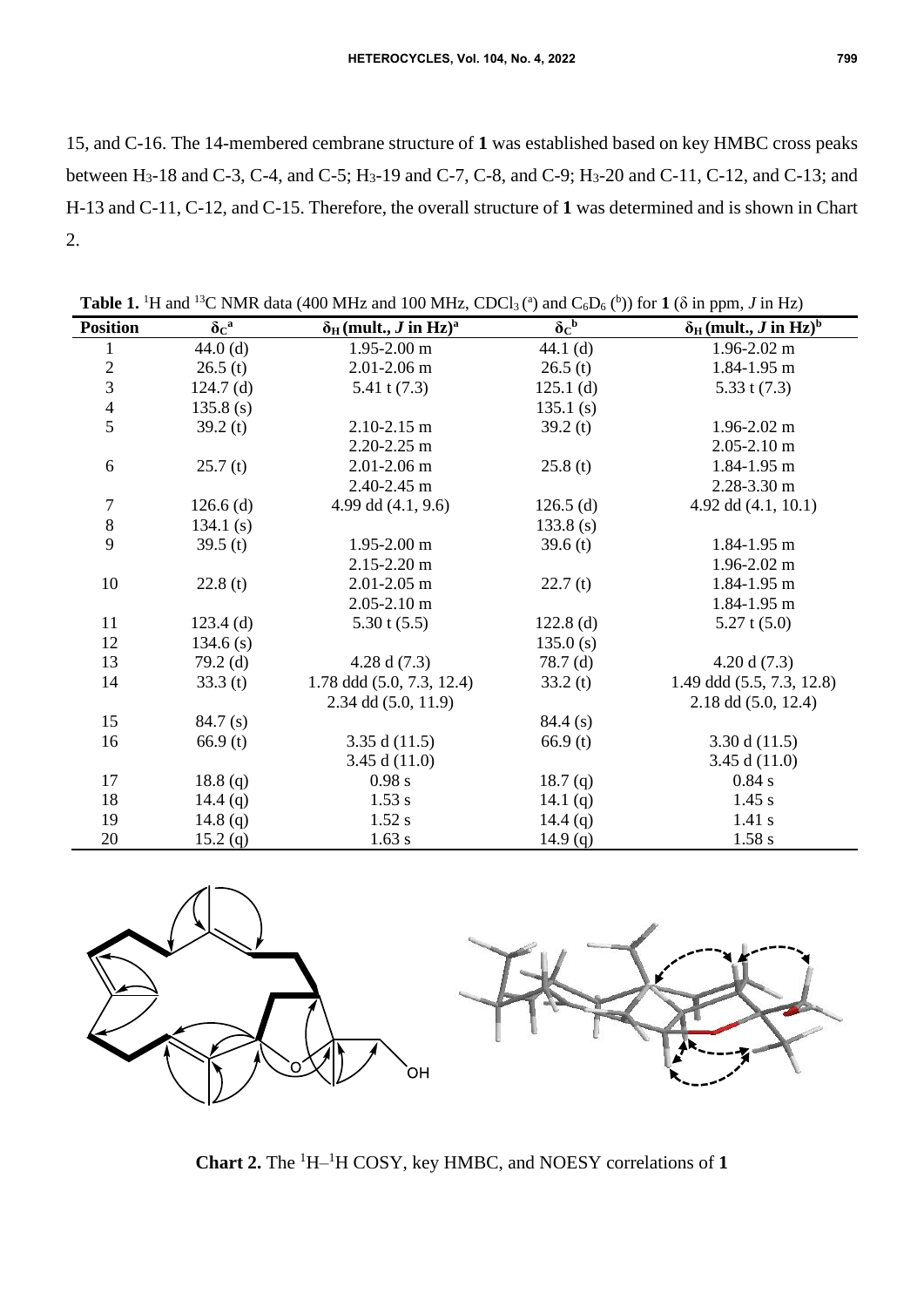The relative stereochemistry of compound **1** was deduced using a nuclear Overhauser effect spectroscopy (NOESY) experiment and <sup>13</sup>C NMR chemical shifts. The <sup>13</sup>C NMR chemical shifts of the vinyl methyl groups at C-18, C-19, and C-20 at  $\delta_c$  14.4, 14.8, and 15.2, respectively, suggest that all the trisubstituted double bonds have *E* configurations.<sup>[16,17](#page-6-1)</sup> These *E* configurations were further supported by observation of NOESY correlations between H-3/H2-5, H-7/H2-9, and H-11/H-13. The relative stereochemistry of tetrahydrofuran ring at C-1, C-13, and C-15 was deduced based on the strong NOE correlations between  $H_3-17$ , H-13, and  $H_2-14\alpha$ , suggesting they positioned at the same orientation. While, opposite orientation of this tetrahydrofuran ring was determined based on NOE correlations between H2-16 and H-1, as well as H-1 and H<sub>2</sub>-14 $\beta$ , as shown in Chart 2. Therefore, compound 1 can be described as  $(3E,7E,11E)$ -16hydroxycembra-13,15-ether-3,7,11-triene, named odosinularol. To the best of our knowledge, the tetrahydrofuran ring that connects C-13 to C-15 is limited to three norcembranoid diterpenes,  $\frac{18-20}{2}$ chloroscabrolides A–B found in Indonesian soft coral *Sinularia* sp., [21](#page-6-3) and sinularectin found in Kenyan soft coral *S. erecta*. [22](#page-6-4) In contrast, odosinularol (**1**) is the first example of cembranoid diterpene that contains a tetrahydrofuran ring which connect C-13 to C-15. In response to these results, we named this unusual skeleton as odosinulane.

Compounds **2**–**10** were identified as depressin (**2**), 1-*epi*-depressin (**3**), 10-oxo-3,4,11,12 tetrahydrodepressin (**4**), 10-oxo-11,12-dihydrodepressin (**5**), 1-*epi*-10-oxodepressin (**6**), sinularcasbane F (**7**), sinularcasbane E (**8**), 10-hydroxydepressin (**9**), and 1-*epi*-10-hydroxydepressin (**10**) by comparing their spectroscopic data with those reported in literature. [23–25](#page-6-0) The isolation of compound **3** from Chinese *S. erecta* has very recently been reported. $\frac{23}{2}$  $\frac{23}{2}$  $\frac{23}{2}$  There are very few reports on the assessment of the bioactivity of these known compounds; therefore, we tested their cytotoxicity using mouse myoblast C2C12 cells. Compounds **1**, **5**–7, and **9** showed cytotoxicity at 50  $\mu$ g/mL, while compound **8** showed efficient cytotoxicity at even only 10  $\mu$ g/mL. Compounds 2–4 and 10 showed lower levels of cytotoxicity at 50  $\mu$ g/mL. Based on the results obtained by conducting a series of experiments, the *Sinularia* species treated in this study protect themselves from predators using casbane-type diterpenes accumulated at high concentrations. In conclusion, the chemical structures of the isolated compounds are useful for elucidating the evolution and speciation of *Sinularia* soft corals and for analyzing their taxonomic correlations.

#### **EXPERIMENTAL**

#### **General Experimental Procedures**

The optical rotations of the compounds were measured using a Jasco P-1010 polarimeter. NMR spectra were recorded on a JEOL ECA 400 FT-NMR spectrometer using CDCl<sub>3</sub> and  $C_6D_6$  as solvent and TMS as internal standard. Infrared spectra were recorded on a Jasco FT/IR-6100 spectrometer. High-resolution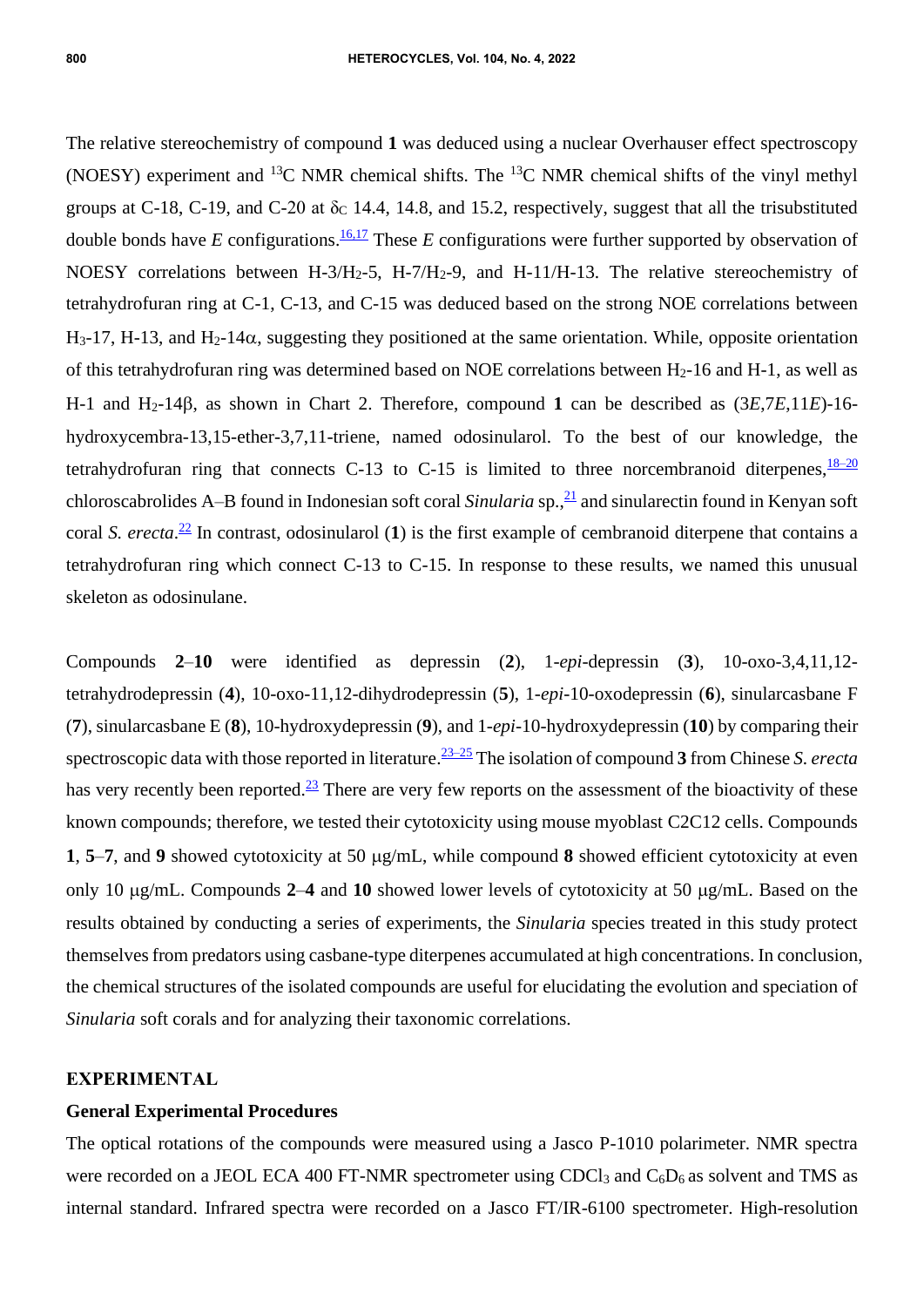mass spectra were acquired using a Waters SYNAPT HDMS instrument. Semi-preparative highperformance liquid chromatography (HPLC) was performed on a Shimadzu HPLC system (CBM-20A system controller, LC-20AT binary pump, and SPD-20A ultraviolet–visible (UV/VIS) detector) with a Luna 5 µm C18(2) 100 Å column (250  $\times$  10 mm internal diameter). Preparative thin layer chromatography (TLC) was performed using silica gel glass plates (Merck, Kieselgel  $60 F_{254}$ ) and column chromatography (CC) with silica gel (Merck, Kieselgel 60, 70–230 mesh). The spots were visualized under UV light and/or by spraying with a 5% phosphomolybdic acid-ethanol solution, followed by heating at 90 °C.

## **Animal Materials**

A specimen of *Lobophytum* sp. was collected from Odo Coast, Itoman City, Okinawa, on February 28, 2021. The voucher specimen was deposited at the Faculty of Agriculture, University of the Ryukyus.

## **Extraction and Isolation**

Fresh soft coral (2.0 kg wet weight) was homogenized in MeOH and an extraction was performed at room temperature over 2 days. The resulting MeOH extract was concentrated *in vacuo* and partitioned into EtOAc/H2O. The EtOAc fraction (1.27 g) was subjected to CC using an increasing polarity gradient of *n*hexane and EtOAc. Fraction 2 (182.7 mg) was subjected to repeated preparative TLC using *n*hexane:EtOAc (95:5) and toluene to yield compounds **2** (7.3 mg), **3** (7.3 mg), and **4** (6.1 mg). Fraction 3 (137.0 mg) was subjected to repeated preparative TLC using *n-*hexane:EtOAc (8:2) to yield compounds **5** (6.2 mg), **6** (6.2 mg), and **9** (11.5 mg), and the residue was further purified in CHCl3:MeOH (99:1) to obtain compounds **1** (3.4 mg), **7** (3.5 mg), and **8** (3.8 mg). Fraction 4 (129.0 mg) was subjected to preparative TLC using *n-*hexane:EtOAc (2:1) to yield compound **10** (2.4 mg). Compound **1** was purified using a C18 column and detected at an UV wavelength of 210 nm using a gradient elution of 50–100% MeCN (0–40 min) and 100% MeCN (40–60 min).

#### **Cell Cultures**

C2C12 mouse myoblast cells were purchased from the American Type Culture Collection (Manassas, VA, USA). The cells were maintained in Dulbecco's modified Eagle's medium with high glucose (D-MEM (044-29765), Wako, Osaka, Japan) containing 10% fetal bovine serum (F7524, Lot# BCBT3928, Sigma-Aldrich, St. Louis, MO, USA) and 1% penicillin-streptomycin solution (antibiotics) (168-23191, Wako), and grown at 37  $\degree$ C in an atmosphere of 5% CO<sub>2</sub>.

## **Determination of Cell Viability**

All the compounds were dissolved in EtOH. The C2C12 cells were seeded at 5 x  $10^3$  cells/well in a 96 well plate, cultured overnight, and treated with 10 and 50  $\mu$ g/mL of compound over 24 h. To determine cell viability, a WST-8 assay was performed using a Cell Counting Kit-8 (Dojindo, Kumamoto, Japan) according to the manufacturer's protocol. The results were calculated as a percentage of treated no addition or vehicle control cells.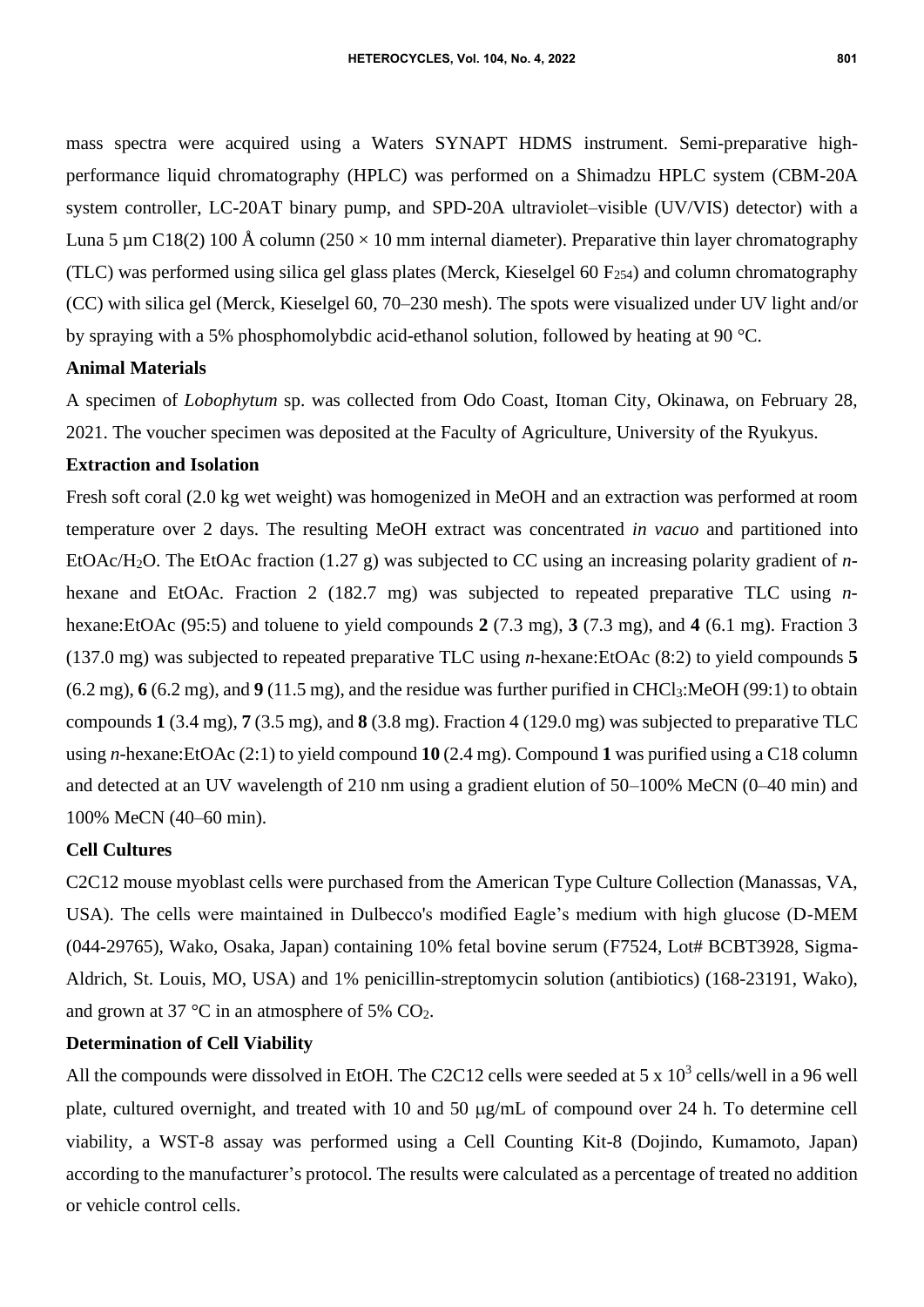**Odosinularol (1):** colorless oil;  $[\alpha]_D^{23}$ :  $-74.4$  (*c* 0.1, CHCl<sub>3</sub>); IR  $v_{\text{max}}$  (cm<sup>-1</sup>): 3438, 1711, 1449, 1380, and 1049; <sup>1</sup>H and <sup>13</sup>C NMR spectral data: see Table 1; HR-ESI-MS  $m/z$  305.2475 [M + H]<sup>+</sup> (calculated for  $C_{20}H_{33}O_2$ , 305.2481).

### **ACKNOWLEDGEMENTS**

This study was financially supported by JSPS KAKENHI (Grant Numbers 19H03308 and 21K14904). The authors would like to thank Mr. Ryo Akazawa (Shizuoka Institute of Science and Technology) and Dr. Kazuki Tani (University of the Ryukyus) for their kind support during the pretreatment of the laboratory experiments and sample collection. We would like to thank Editage (www.editage.com) for English language editing.

#### **REFERENCES**

- <span id="page-5-0"></span>1. J. Liu, M.-J. Wu, H. Li, H. Wang, W. Tang, Y.-C. Gu, X.-W. Li, and Y.-W. Guo, *[Bioorg.](http://dx.doi.org/10.1016/j.bioorg.2021.105028) Chem.*, 2021, **114**[, 105028.](http://dx.doi.org/10.1016/j.bioorg.2021.105028)
- 2. C.-S. Phan, C. S. Yee, C. S. Vairappan, T. Ishii, and T. Kamada, *Chem. Nat. [Compd.](http://dx.doi.org/10.1007/s10600-019-02668-w)*, 2019, **55**, 285.
- 3. G. Li, H. Li, Y.-W. Guo, and X.-W. Li, *Org. Lett.*[, 2019,](http://dx.doi.org/10.1021/acs.orglett.9b01998) **21**, 5660.
- 4. T. Kamada, I. I. Zanil, C.-S. Phan, and C. S. Vairappan, *Nat. Prod. [Commun.](http://dx.doi.org/10.1177/1934578X1801300203)*, 2018, **13**, 123.
- <span id="page-5-1"></span>5. C.-S. Phan, S.-Y. Ng, T. Kamada, and C. S. Vairappan, *[Nat. Prod. Commun.](http://dx.doi.org/10.1177/1934578X1601100708)*, 2016, **11**, 899.
- 6. T. Ishii, T. Kamada, C.-S. Phan, and C. S. Vairappan, *Sains Malays.*, 2018, **47**, 319.
- 7. C.-S. Phan, T. Kamada, T. Ishii, T. Hamada, and C. S. Vairappan, *[Nat. Prod. Commun.](http://dx.doi.org/10.1177/1934578X1801300105)*, 2018, **13**, 15.
- 8. K.-H. Lai, W.-J. You, M. EI-Shazly, Z.-J. Liao, and J.-H. Su, *Mar. Drugs*[, 2017,](http://dx.doi.org/10.3390/md15100327) **15**, 327.
- <span id="page-5-2"></span>9. I. Komal, T. Ito, F. Nagashima, Y. Yagi, M. Kawahata, K. Yamaguchi, and Y. Asakawa, *[Phytochemistry](http://dx.doi.org/10.1016/j.phytochem.2010.04.023)*, 2010, **71**, 1387.
- <span id="page-5-3"></span>10. X. Yan, J. Liu, X. Leng, and H. Ouyang, *Mar. Drugs*[, 2021,](http://dx.doi.org/10.3390/md19060335) **19**, 335.
- 11. P. K. Roy, R. Ashimine, H. Miyazato, J. Taira, and K. Ueda, *[Molecules](http://dx.doi.org/10.3390/molecules21050679)*, 2016, **21**, 679.
- <span id="page-5-4"></span>12. H. Sun, F. Liu, M.-R. Feng, Q. Peng, X.-J. Liao, T.-T. Liu, J. Zhang, and S.-H. Xu, *Nat. [Prod.](http://dx.doi.org/10.1080/14786419.2016.1166495) Res.*, 2016, **30**[, 2819.](http://dx.doi.org/10.1080/14786419.2016.1166495)
- 13. Z.-R. Zeng, W.-S. Li, B. Nay, P. Hu, H.-Y. Zhang, H. Wang, X.-W. Li, and Y.-W. Guo, *Org. Lett.*, 2021, **21**, 7575.
- 14. X. Yan, H. Ouyang, W. Wang, J. Liu, T. Li, B. Wu, X. Yan, and S. He, *Mar. Drugs*[, 2021,](http://dx.doi.org/10.3390/md19060294) **19**, 294.
- 15. T. Kamada, C.-S. Phan, H.-S. Tin, C. S. Vairappan, and S. T. M. Tengku, *Nat. Prod. Commun.*, 2016, **11**, 1077.